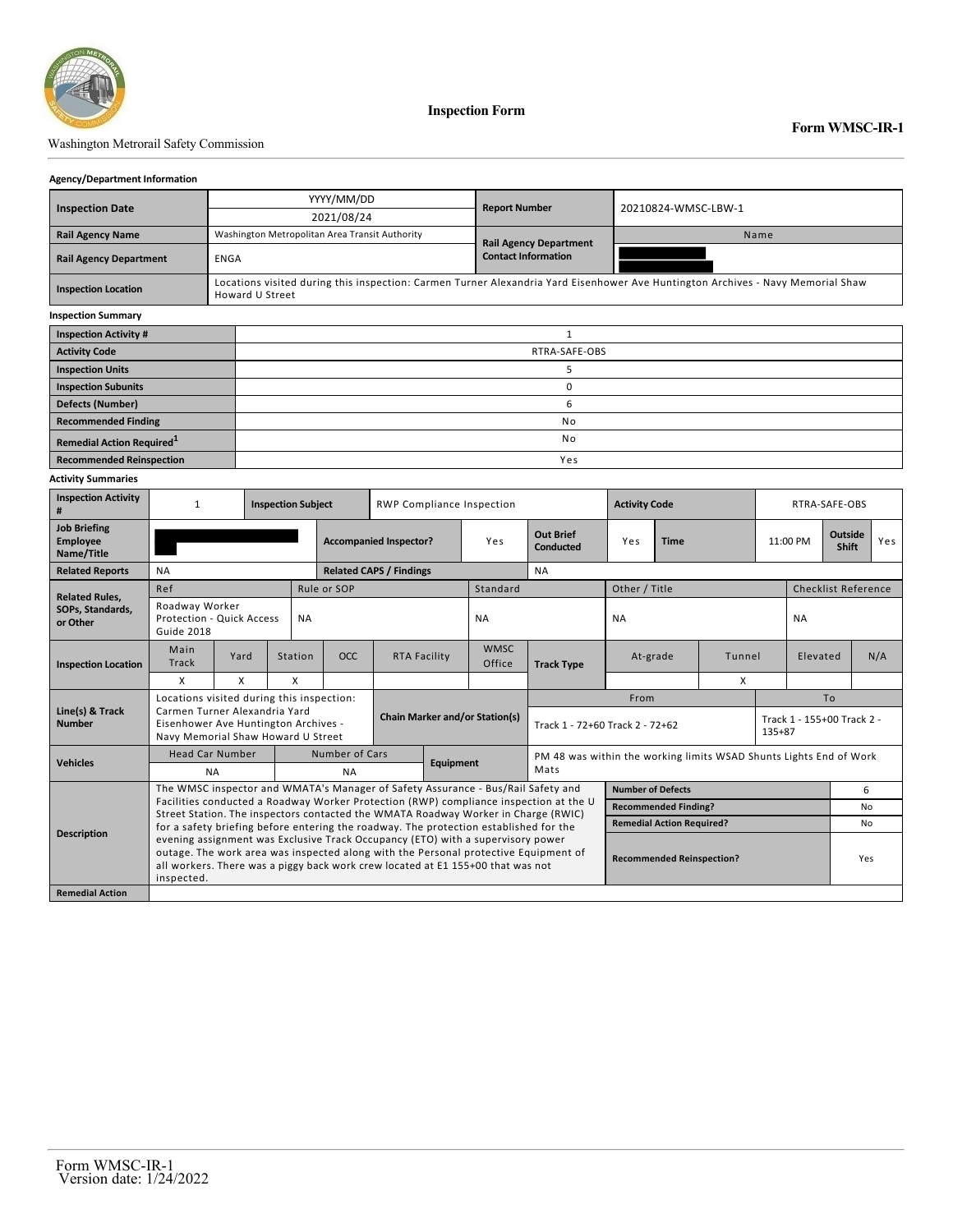

### Washington Metrorail Safety Commission

# Photos:

Smart\_Watch.jpg



20210824\_024937.jpg

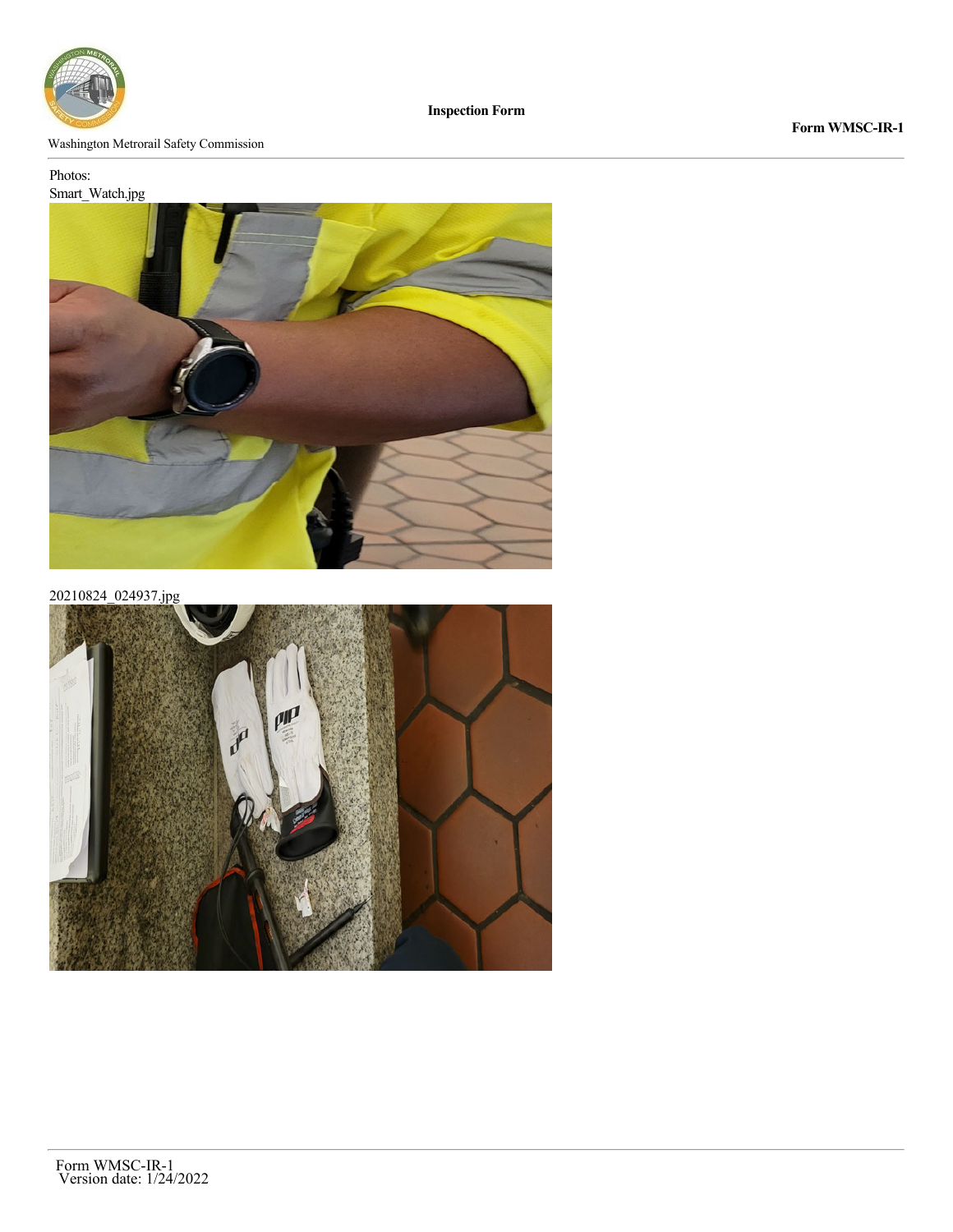

## **Form WMSC-IR-1**

# 20210824\_031744.jpg



20210824\_032123.jpg